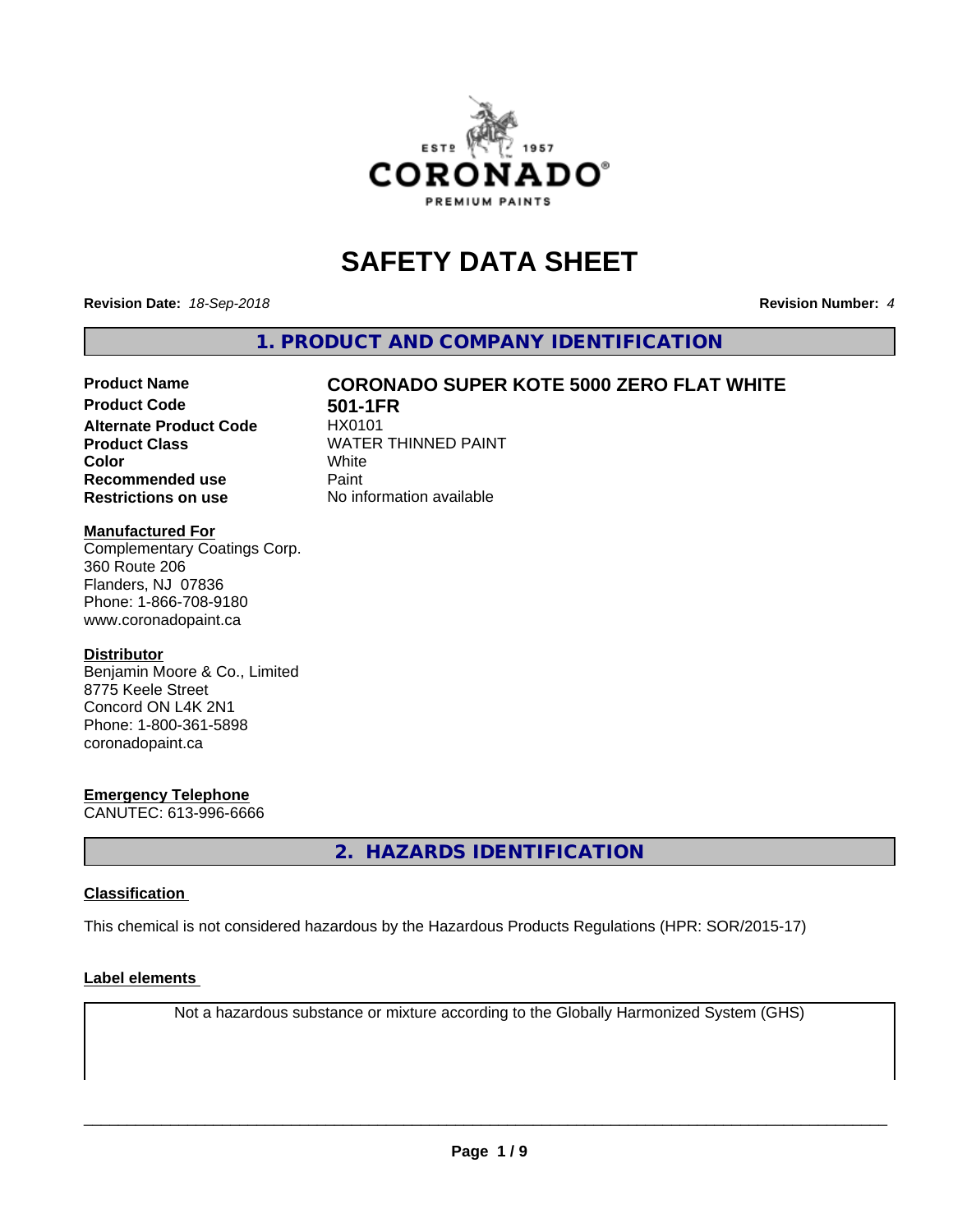**Appearance** liquid **Odor 11** and **Odor 11** and **Odor 11** and **Odor 11** and **Odor 11** and **Odor Odor** 11 and **Odor** 11 and **Odor** 11 and **Odor** 11 and **Odor** 11 and **Odor** 11 and 21 and 21 and 21 and 21 and 22 and 22 and

**Other information**

No information available

# **3. COMPOSITION INFORMATION ON COMPONENTS**

\_\_\_\_\_\_\_\_\_\_\_\_\_\_\_\_\_\_\_\_\_\_\_\_\_\_\_\_\_\_\_\_\_\_\_\_\_\_\_\_\_\_\_\_\_\_\_\_\_\_\_\_\_\_\_\_\_\_\_\_\_\_\_\_\_\_\_\_\_\_\_\_\_\_\_\_\_\_\_\_\_\_\_\_\_\_\_\_\_\_\_\_\_

| <b>Chemical name</b> | CAS No.    | Weight-%               |
|----------------------|------------|------------------------|
| ∟imestone            | 1317-65-3  | .30%<br>$10 -$         |
| Titanium dioxide     | 13463-67-7 | 10%<br>$\mathcal{D}$ – |
| Diatomaceous earth   | 61790-53-2 | $-5%$                  |

| 4. FIRST AID MEASURES                                                  |                                                                                                                 |  |  |  |
|------------------------------------------------------------------------|-----------------------------------------------------------------------------------------------------------------|--|--|--|
| <b>General Advice</b>                                                  | No hazards which require special first aid measures.                                                            |  |  |  |
| <b>Eye Contact</b>                                                     | Rinse thoroughly with plenty of water for at least 15<br>minutes and consult a physician.                       |  |  |  |
| <b>Skin Contact</b>                                                    | Wash off immediately with soap and plenty of water while<br>removing all contaminated clothes and shoes.        |  |  |  |
| <b>Inhalation</b>                                                      | Move to fresh air. If symptoms persist, call a physician.                                                       |  |  |  |
| Ingestion                                                              | Clean mouth with water and afterwards drink plenty of<br>water. Consult a physician if necessary.               |  |  |  |
| <b>Most Important Symptoms/Effects</b>                                 | None known.                                                                                                     |  |  |  |
| <b>Notes To Physician</b>                                              | Treat symptomatically.                                                                                          |  |  |  |
|                                                                        | 5. FIRE-FIGHTING MEASURES                                                                                       |  |  |  |
| <b>Suitable Extinguishing Media</b>                                    | Use extinguishing measures that are appropriate to local<br>circumstances and the surrounding environment.      |  |  |  |
| <b>Protective Equipment And Precautions For</b><br><b>Firefighters</b> | As in any fire, wear self-contained breathing apparatus<br>pressure-demand, MSHA/NIOSH (approved or equivalent) |  |  |  |

pressure-demand, MSHA/NIOSH (approved or equivalent) and full protective gear.

**Specific Hazards Arising From The Chemical Closed containers may rupture if exposed to fire or** extreme heat.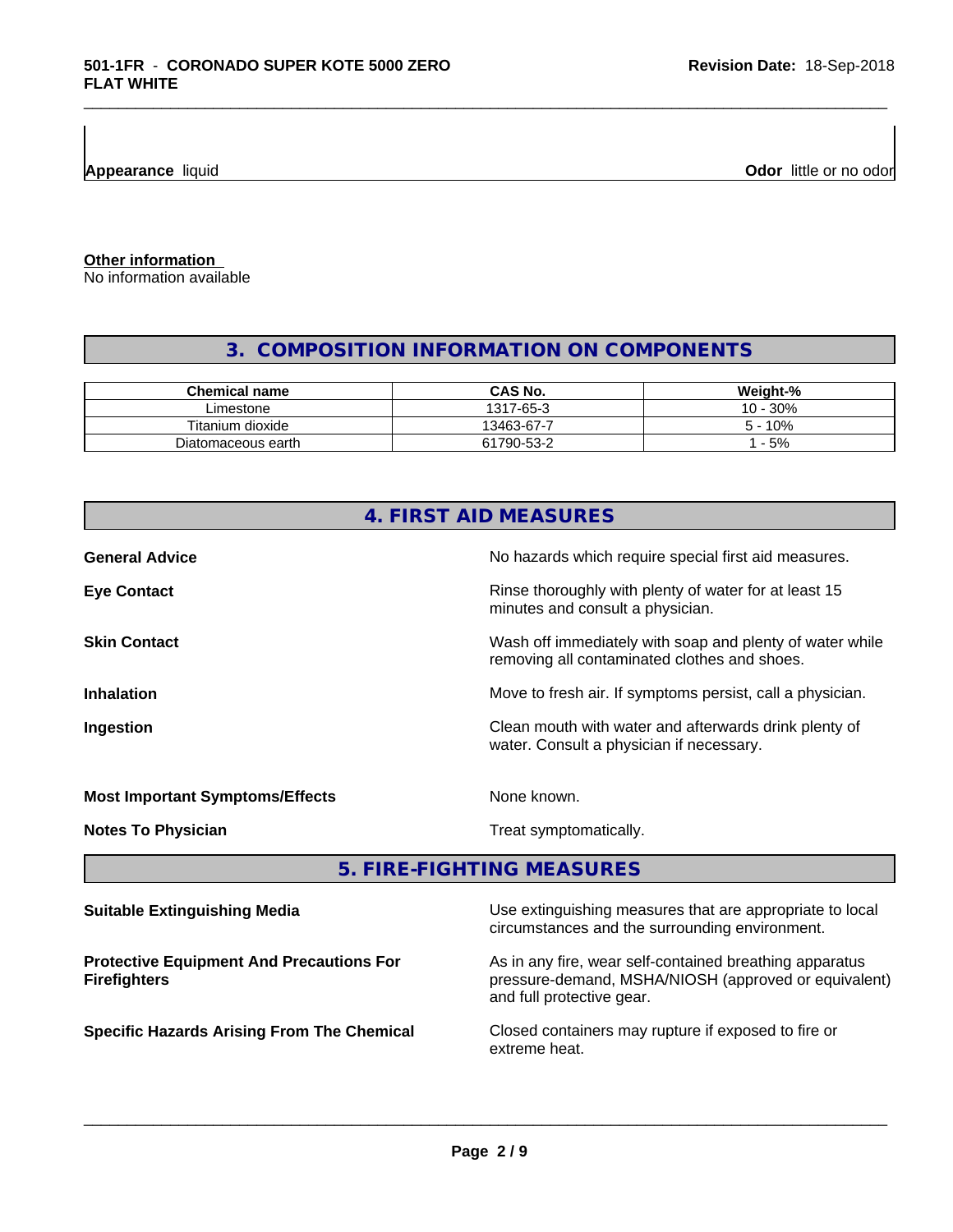| <b>Sensitivity To Mechanical Impact</b>                                          | No                                                      |
|----------------------------------------------------------------------------------|---------------------------------------------------------|
| <b>Sensitivity To Static Discharge</b>                                           | No                                                      |
| <b>Flash Point Data</b><br>Flash Point (°F)<br>Flash Point (°C)<br><b>Method</b> | Not applicable<br>Not applicable<br>Not applicable      |
| <b>Flammability Limits In Air</b>                                                |                                                         |
| Lower flammability limit:<br><b>Upper flammability limit:</b>                    | Not applicable<br>Not applicable                        |
| <b>NFPA</b><br>Health: 1<br>Flammability: 0                                      | <b>Instability: 0</b><br><b>Special: Not Applicable</b> |
| NFPA Legend                                                                      |                                                         |

\_\_\_\_\_\_\_\_\_\_\_\_\_\_\_\_\_\_\_\_\_\_\_\_\_\_\_\_\_\_\_\_\_\_\_\_\_\_\_\_\_\_\_\_\_\_\_\_\_\_\_\_\_\_\_\_\_\_\_\_\_\_\_\_\_\_\_\_\_\_\_\_\_\_\_\_\_\_\_\_\_\_\_\_\_\_\_\_\_\_\_\_\_

- **NFPA Legend** 0 - Not Hazardous
- 1 Slightly
- 2 Moderate
- 3 High
- 4 Severe

*The ratings assigned are only suggested ratings, the contractor/employer has ultimate responsibilities for NFPA ratings where this system is used.*

*Additional information regarding the NFPA rating system is available from the National Fire Protection Agency (NFPA) at www.nfpa.org.*

# **6. ACCIDENTAL RELEASE MEASURES**

| <b>Personal Precautions</b>      | Avoid contact with skin, eyes and clothing. Ensure<br>adequate ventilation.                          |
|----------------------------------|------------------------------------------------------------------------------------------------------|
| <b>Other Information</b>         | Prevent further leakage or spillage if safe to do so.                                                |
| <b>Environmental precautions</b> | See Section 12 for additional Ecological Information.                                                |
| <b>Methods for Cleaning Up</b>   | Soak up with inert absorbent material. Sweep up and<br>shovel into suitable containers for disposal. |

**7. HANDLING AND STORAGE**

Handling **Handling Avoid contact with skin, eyes and clothing. Avoid breathing Handling** vapors, spray mists or sanding dust. In case of insufficient ventilation, wear suitable respiratory equipment. **Storage Keep container tightly closed. Keep out of the reach of the reach of the reach of the reach of the reach of the reach of the reach of the reach of the reach of the reach of the reach of the reach of the reach of** children. **Incompatible Materials Incompatible Materials No information available** 

# **8. EXPOSURE CONTROLS/PERSONAL PROTECTION**

**Exposure Limits**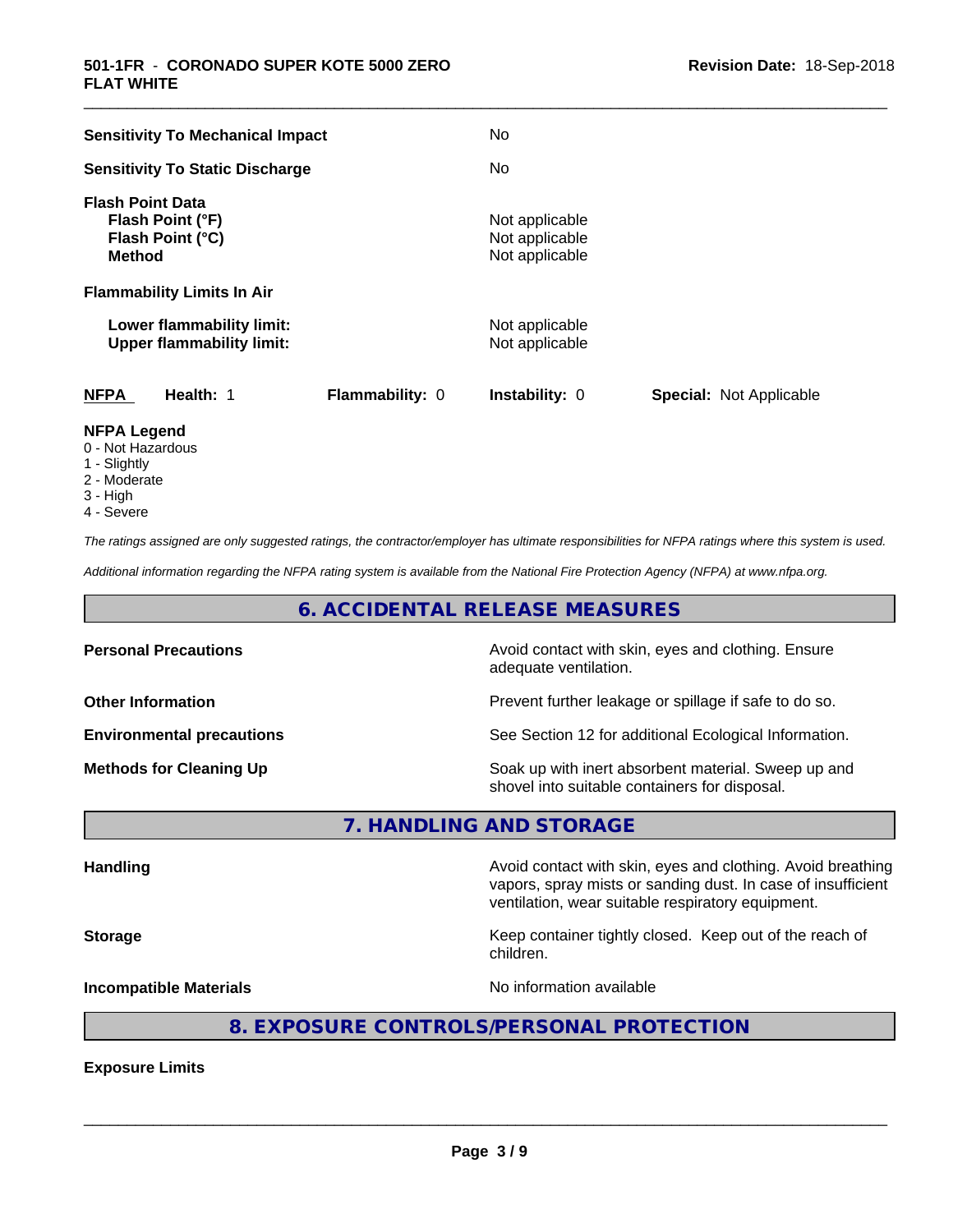| <b>Chemical name</b> | <b>ACGIH TLV</b>  | Alberta           | <b>British Columbia</b>    | <b>Ontario</b>    | Quebec                      |
|----------------------|-------------------|-------------------|----------------------------|-------------------|-----------------------------|
| Limestone            | N/E               | 10 mg/m $3$ - TWA | 10 mg/m $3$ - TWA          | N/E               | $10 \text{ mg/m}^3$ - TWAEV |
|                      |                   |                   | $3 \text{ mg/m}^3$ - TWA   |                   |                             |
|                      |                   |                   | $20 \text{ mg/m}^3$ - STEL |                   |                             |
| Titanium dioxide     | 10 mg/m $3$ - TWA | 10 mg/m $3$ - TWA | 10 mg/m $3$ - TWA          | 10 mg/m $3$ - TWA | $10 \text{ mg/m}^3$ - TWAEV |
|                      |                   |                   | $3 \text{ ma/m}^3$ - TWA   |                   |                             |
| Diatomaceous earth   | N/E               | N/E               | 4 mg/m <sup>3</sup> - TWA  | N/E               | $6 \text{ mg/m}^3$ - TWAEV  |
|                      |                   |                   | $1.5 \text{ mg/m}^3$ - TWA |                   |                             |

\_\_\_\_\_\_\_\_\_\_\_\_\_\_\_\_\_\_\_\_\_\_\_\_\_\_\_\_\_\_\_\_\_\_\_\_\_\_\_\_\_\_\_\_\_\_\_\_\_\_\_\_\_\_\_\_\_\_\_\_\_\_\_\_\_\_\_\_\_\_\_\_\_\_\_\_\_\_\_\_\_\_\_\_\_\_\_\_\_\_\_\_\_

#### **Legend**

ACGIH - American Conference of Governmental Industrial Hygienists Alberta - Alberta Occupational Exposure Limits British Columbia - British Columbia Occupational Exposure Limits Ontario - Ontario Occupational Exposure Limits Quebec - Quebec Occupational Exposure Limits N/E - Not established

#### **Personal Protective Equipment**

**Engineering Measures Ensure adequate ventilation, especially in confined areas.** 

**Eve/Face Protection Safety glasses with side-shields.** Safety glasses with side-shields. **Skin Protection Protection** Protective gloves and impervious clothing. **Respiratory Protection In case of insufficient ventilation wear suitable respiratory** equipment.

**Hygiene Measures Avoid contact with skin, eyes and clothing. Remove and Hygiene Measures** and clothing. Remove and wash contaminated clothing before re-use. Wash thoroughly after handling.

# **9. PHYSICAL AND CHEMICAL PROPERTIES**

**Appearance** liquid **Odor** little or no odor **Odor Threshold No information available**<br> **Density (Ibs/gal)** (11.0 - 11.4 **Density (lbs/gal) Specific Gravity** 1.32 - 1.36 **pH** No information available **Viscosity (cps)** No information available **Solubility(ies)** No information available in the solution of the solution of the solution available in the solution of the solution of the solution of the solution of the solution of the solution of the solution of the so **Water solubility Water solubility Water solubility Water solubility Water solution Evaporation Rate No information available No information available Vapor pressure @20 °C (kPa)** No information available **Vapor density**<br> **We Solids**<br>
We Solids
2019<br>
Me Solids
2019<br>
Me Solids
2019<br>
Me Solids
2019<br>
Me Solids
2019 Wt. % Solids **Vol. % Solids** 35 - 45 **Wt. % Volatiles** 40 - 50 **Vol. % Volatiles VOC Regulatory Limit (g/L)** < 5 **Boiling Point (°F)** 212 **Boiling Point (°C) Freezing Point (°F)** 32 **Freezing Point (°C)** 0 **Flash Point (°F) Flash Point (°C)** Not applicable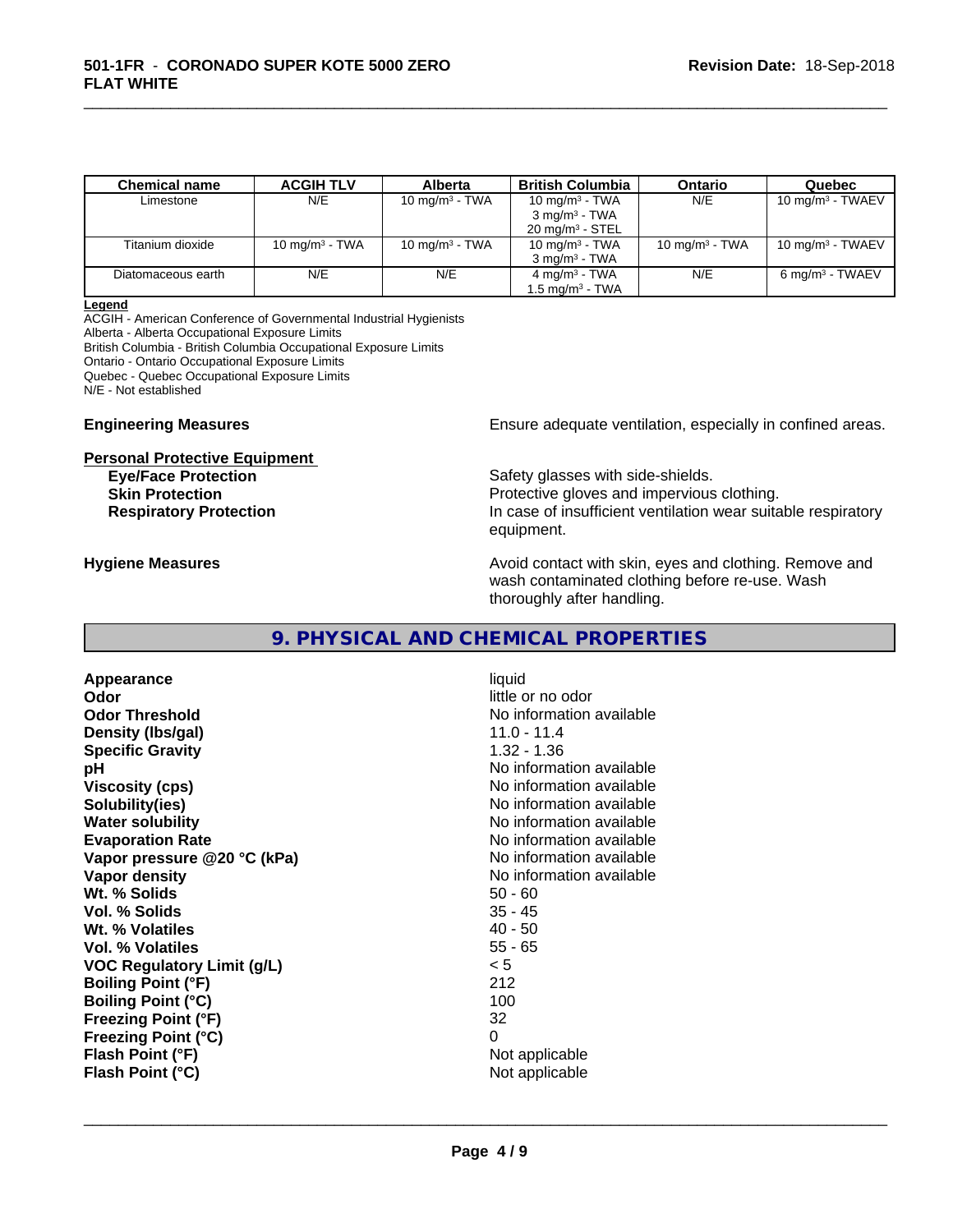**Method**<br> **Flammability (solid, gas)**<br> **Commability (solid, gas)**<br> **Not** applicable **Flammability (solid, gas)** Not applicable<br>
Upper flammability limit:<br>
Not applicable **Upper flammability limit:**<br> **Lower flammability limit:**<br>
Not applicable<br>
Not applicable **Lower flammability limit:**<br> **Autoignition Temperature (°F)**<br>
Mo information available Autoignition Temperature (°F)<br>
Autoignition Temperature (°C)<br>
No information available **Autoignition Temperature (°C) Decomposition Temperature (°F)** No information available<br> **Decomposition Temperature (°C)** No information available **Decomposition Temperature (°C)**<br>Partition coefficient

**No information available** 

\_\_\_\_\_\_\_\_\_\_\_\_\_\_\_\_\_\_\_\_\_\_\_\_\_\_\_\_\_\_\_\_\_\_\_\_\_\_\_\_\_\_\_\_\_\_\_\_\_\_\_\_\_\_\_\_\_\_\_\_\_\_\_\_\_\_\_\_\_\_\_\_\_\_\_\_\_\_\_\_\_\_\_\_\_\_\_\_\_\_\_\_\_

# **10. STABILITY AND REACTIVITY**

| <b>Reactivity</b>                       | Not Applicable                           |
|-----------------------------------------|------------------------------------------|
| <b>Chemical Stability</b>               | Stable under normal conditions.          |
| <b>Conditions to avoid</b>              | Prevent from freezing.                   |
| <b>Incompatible Materials</b>           | No materials to be especially mentioned. |
| <b>Hazardous Decomposition Products</b> | None under normal use.                   |
| Possibility of hazardous reactions      | None under normal conditions of use.     |

# **11. TOXICOLOGICAL INFORMATION**

| <b>Product Information</b> |                                          |  |
|----------------------------|------------------------------------------|--|
|                            | Information on likely routes of exposure |  |

**Acute Toxicity**<br>**Product Information** 

**Principal Routes of Exposure** Eye contact, skin contact and inhalation.

**No information available** 

 $\overline{\phantom{a}}$  ,  $\overline{\phantom{a}}$  ,  $\overline{\phantom{a}}$  ,  $\overline{\phantom{a}}$  ,  $\overline{\phantom{a}}$  ,  $\overline{\phantom{a}}$  ,  $\overline{\phantom{a}}$  ,  $\overline{\phantom{a}}$  ,  $\overline{\phantom{a}}$  ,  $\overline{\phantom{a}}$  ,  $\overline{\phantom{a}}$  ,  $\overline{\phantom{a}}$  ,  $\overline{\phantom{a}}$  ,  $\overline{\phantom{a}}$  ,  $\overline{\phantom{a}}$  ,  $\overline{\phantom{a}}$ 

### **Symptoms related to the physical,chemical and toxicological characteristics**

| <b>Symptoms</b>                                                                            | No information available |
|--------------------------------------------------------------------------------------------|--------------------------|
| Delayed and immediate effects as well as chronic effects from short and long-term exposure |                          |

| May cause slight irritation<br>Substance may cause slight skin irritation. Prolonged or<br>repeated contact may dry skin and cause irritation. |
|------------------------------------------------------------------------------------------------------------------------------------------------|
| May cause irritation of respiratory tract.                                                                                                     |
| Ingestion may cause gastrointestinal irritation, nausea,<br>vomiting and diarrhea.                                                             |
| No information available.                                                                                                                      |
| No information available.                                                                                                                      |
| No information available.                                                                                                                      |
| No information available.                                                                                                                      |
| No information available.                                                                                                                      |
| No information available.                                                                                                                      |
|                                                                                                                                                |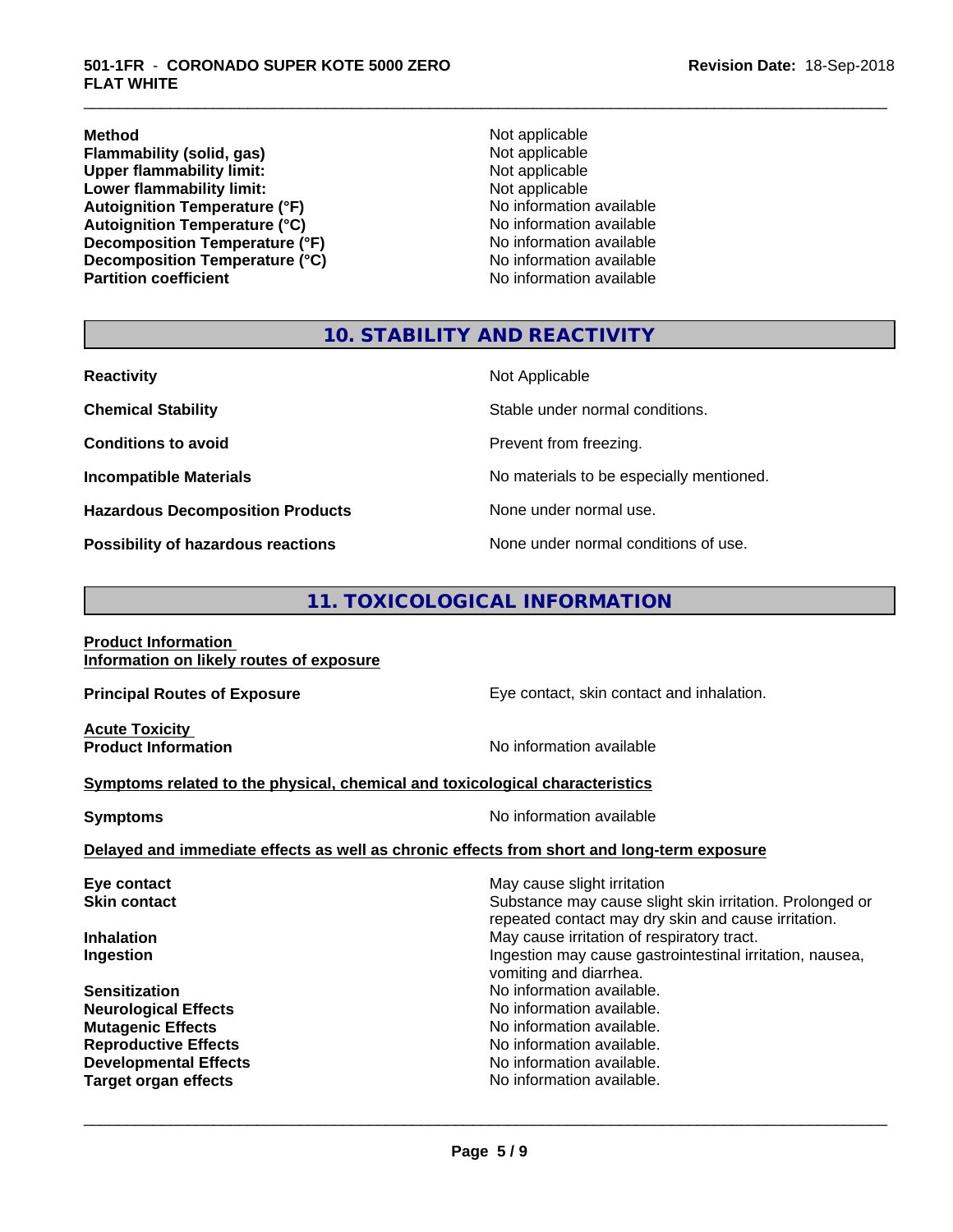## **STOT - single exposure**<br> **STOT - repeated exposure**<br> **STOT - repeated exposure**<br> **No information available. STOT - repeated exposure and information available.**<br> **Other adverse effects Calculate No information available. Other adverse effects Aspiration Hazard Aspiration Hazard No information available.**

\_\_\_\_\_\_\_\_\_\_\_\_\_\_\_\_\_\_\_\_\_\_\_\_\_\_\_\_\_\_\_\_\_\_\_\_\_\_\_\_\_\_\_\_\_\_\_\_\_\_\_\_\_\_\_\_\_\_\_\_\_\_\_\_\_\_\_\_\_\_\_\_\_\_\_\_\_\_\_\_\_\_\_\_\_\_\_\_\_\_\_\_\_

# **Numerical measures of toxicity**

# **The following values are calculated based on chapter 3.1 of the GHS document**

**ATEmix (oral)** 22752 mg/kg

### **Component Information**

Titanium dioxide LD50 Oral: > 10000 mg/kg (Rat)

#### **Chronic Toxicity**

#### **Carcinogenicity**

*The information below indicateswhether each agency has listed any ingredient as a carcinogen:.*

| <b>Chemical</b><br>name | IARC                                   | <b>NTP</b> |
|-------------------------|----------------------------------------|------------|
|                         | 2B<br>Carcinogen<br>Human<br>ossible ' |            |
| Titanium<br>dioxide     |                                        |            |

• Although IARC has classified titanium dioxide as possibly carcinogenic to humans (2B), their summary concludes: "No significant exposure to titanium dioxide is thought to occur during the use of products in which titanium dioxide is bound to other materials, such as paint."

#### **Legend**

IARC - International Agency for Research on Cancer NTP - National Toxicity Program OSHA - Occupational Safety & Health Administration

**12. ECOLOGICAL INFORMATION**

# **Ecotoxicity Effects**

The environmental impact of this product has not been fully investigated.

# **Product Information**

# **Acute Toxicity to Fish**

No information available

# **Acute Toxicity to Aquatic Invertebrates**

No information available

#### **Acute Toxicity to Aquatic Plants**

No information available

#### **Persistence / Degradability**

No information available.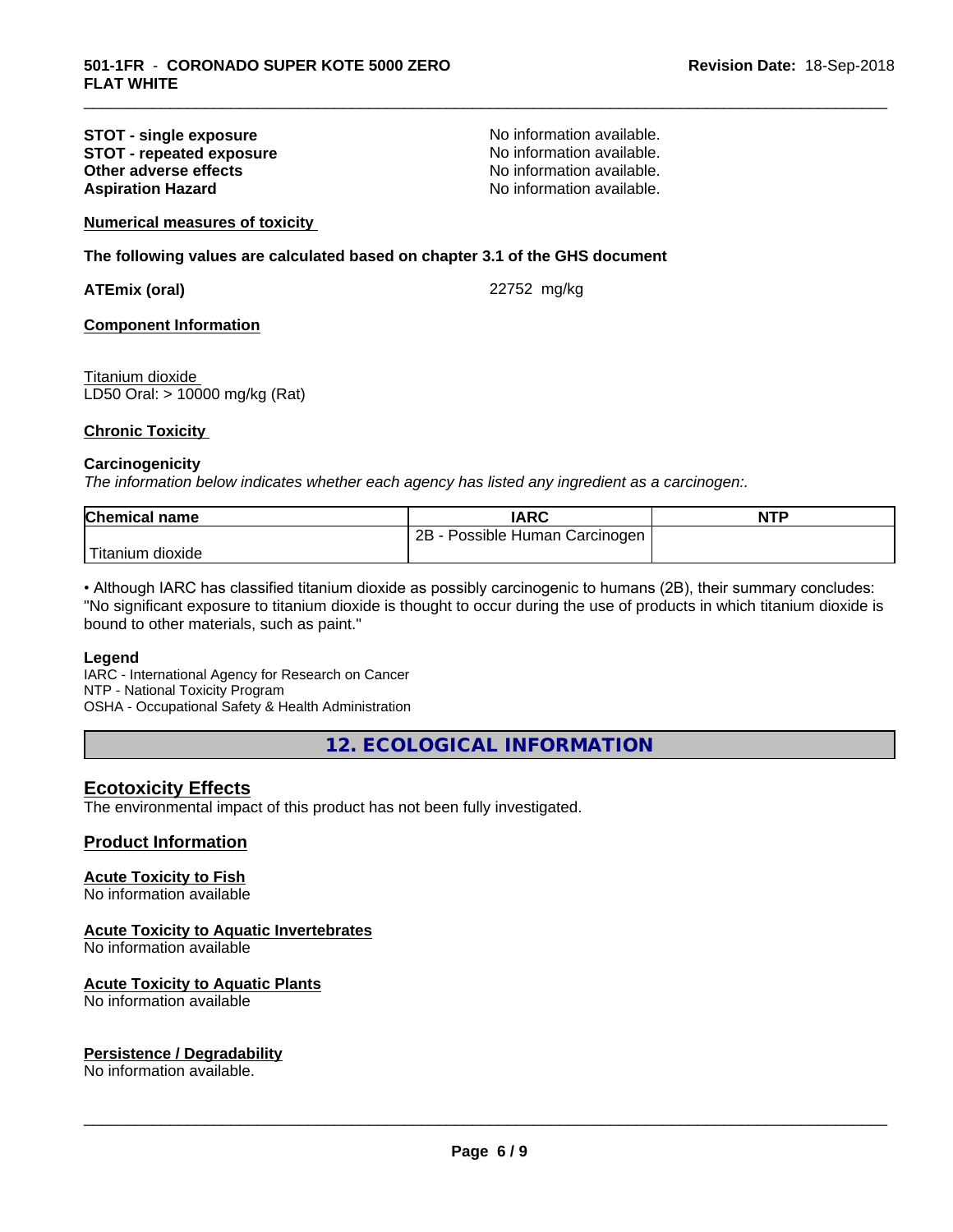# **Bioaccumulation**

No information available.

# **Mobility in Environmental Media**

No information available.

### **Ozone**

No information available

# **Component Information**

# **Acute Toxicity to Fish**

Titanium dioxide  $LC50:$  > 1000 mg/L (Fathead Minnow - 96 hr.)

### **Acute Toxicity to Aquatic Invertebrates**

No information available

### **Acute Toxicity to Aquatic Plants**

No information available

# **13. DISPOSAL CONSIDERATIONS**

Waste Disposal Method **Dispose of in accordance with federal, state, provincial,** and local regulations. Local requirements may vary, consult your sanitation department or state-designated environmental protection agency for more disposal options.

**14. TRANSPORT INFORMATION**

**TDG** Not regulated

\_\_\_\_\_\_\_\_\_\_\_\_\_\_\_\_\_\_\_\_\_\_\_\_\_\_\_\_\_\_\_\_\_\_\_\_\_\_\_\_\_\_\_\_\_\_\_\_\_\_\_\_\_\_\_\_\_\_\_\_\_\_\_\_\_\_\_\_\_\_\_\_\_\_\_\_\_\_\_\_\_\_\_\_\_\_\_\_\_\_\_\_\_

**ICAO / IATA** Not regulated

**IMDG / IMO** Not regulated

 $\overline{\phantom{a}}$  ,  $\overline{\phantom{a}}$  ,  $\overline{\phantom{a}}$  ,  $\overline{\phantom{a}}$  ,  $\overline{\phantom{a}}$  ,  $\overline{\phantom{a}}$  ,  $\overline{\phantom{a}}$  ,  $\overline{\phantom{a}}$  ,  $\overline{\phantom{a}}$  ,  $\overline{\phantom{a}}$  ,  $\overline{\phantom{a}}$  ,  $\overline{\phantom{a}}$  ,  $\overline{\phantom{a}}$  ,  $\overline{\phantom{a}}$  ,  $\overline{\phantom{a}}$  ,  $\overline{\phantom{a}}$ 

**15. REGULATORY INFORMATION**

# **International Inventories**

| <b>TSCA: United States</b> | Yes - All components are listed or exempt. |
|----------------------------|--------------------------------------------|
| <b>DSL: Canada</b>         | Yes - All components are listed or exempt. |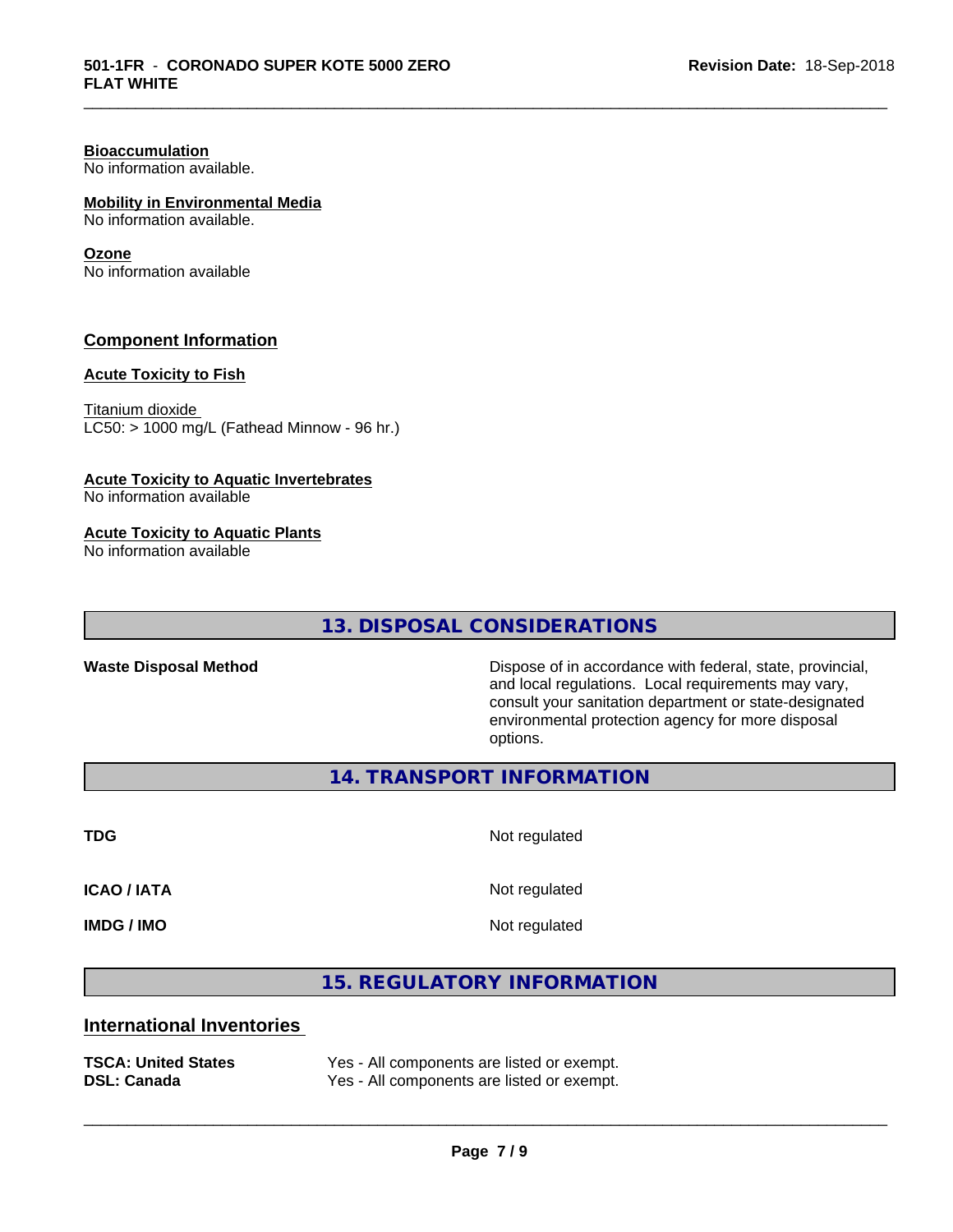# **National Pollutant Release Inventory (NPRI)**

### **NPRI Parts 1- 4**

This product contains the following Parts 1-4 NPRI chemicals:

*None*

### **NPRI Part 5**

This product contains the following NPRI Part 5 Chemicals:

*None*

### **WHMIS Regulatory Status**

This product has been classified in accordance with the hazard criteria of the Hazardous Products Regulations (HPR) and the SDS contains all the information required by the HPR.

\_\_\_\_\_\_\_\_\_\_\_\_\_\_\_\_\_\_\_\_\_\_\_\_\_\_\_\_\_\_\_\_\_\_\_\_\_\_\_\_\_\_\_\_\_\_\_\_\_\_\_\_\_\_\_\_\_\_\_\_\_\_\_\_\_\_\_\_\_\_\_\_\_\_\_\_\_\_\_\_\_\_\_\_\_\_\_\_\_\_\_\_\_

| <b>16. OTHER INFORMATION</b> |           |                                                                            |                      |          |
|------------------------------|-----------|----------------------------------------------------------------------------|----------------------|----------|
| HMIS -                       | Health: 1 | <b>Flammability: 0</b>                                                     | <b>Reactivity: 0</b> | $PPE: -$ |
| <b>HMIS Legend</b>           |           |                                                                            |                      |          |
| 0 - Minimal Hazard           |           |                                                                            |                      |          |
| 1 - Slight Hazard            |           |                                                                            |                      |          |
| 2 - Moderate Hazard          |           |                                                                            |                      |          |
| 3 - Serious Hazard           |           |                                                                            |                      |          |
| 4 - Severe Hazard            |           |                                                                            |                      |          |
| * - Chronic Hazard           |           |                                                                            |                      |          |
|                              |           | X - Consult your supervisor or S.O.P. for "Special" handling instructions. |                      |          |

*Note: The PPE rating has intentionally been left blank. Choose appropriate PPE that will protect employees from the hazards the material will present under the actual normal conditions of use.*

*Caution: HMISÒ ratings are based on a 0-4 rating scale, with 0 representing minimal hazards or risks, and 4 representing significant hazards or risks. Although HMISÒ ratings are not required on MSDSs under 29 CFR 1910.1200, the preparer, has chosen to provide them. HMISÒ ratings are to be used only in conjunction with a fully implemented HMISÒ program by workers who have received appropriate HMISÒ training. HMISÒ is a registered trade and service mark of the NPCA. HMISÒ materials may be purchased exclusively from J. J. Keller (800) 327-6868.*

 **WARNING!** If you scrape, sand, or remove old paint, you may release lead dust. LEAD IS TOXIC. EXPOSURE TO LEAD DUST CAN CAUSE SERIOUS ILLNESS, SUCH AS BRAIN DAMAGE, ESPECIALLY IN CHILDREN. PREGNANT WOMEN SHOULD ALSO AVOID EXPOSURE.Wear a NIOSH approved respirator to control lead exposure. Clean up carefully with a HEPA vacuum and a wet mop. Before you start, find out how to protect yourself and your family by logging onto Health Canada @

http://www.hc-sc.gc.ca/ewh-semt/contaminants/lead-plomb/asked\_questions-questions\_posees-eng.php.

**Prepared By** Product Stewardship Department Benjamin Moore & Co. 101 Paragon Drive Montvale, NJ 07645 800-225-5554